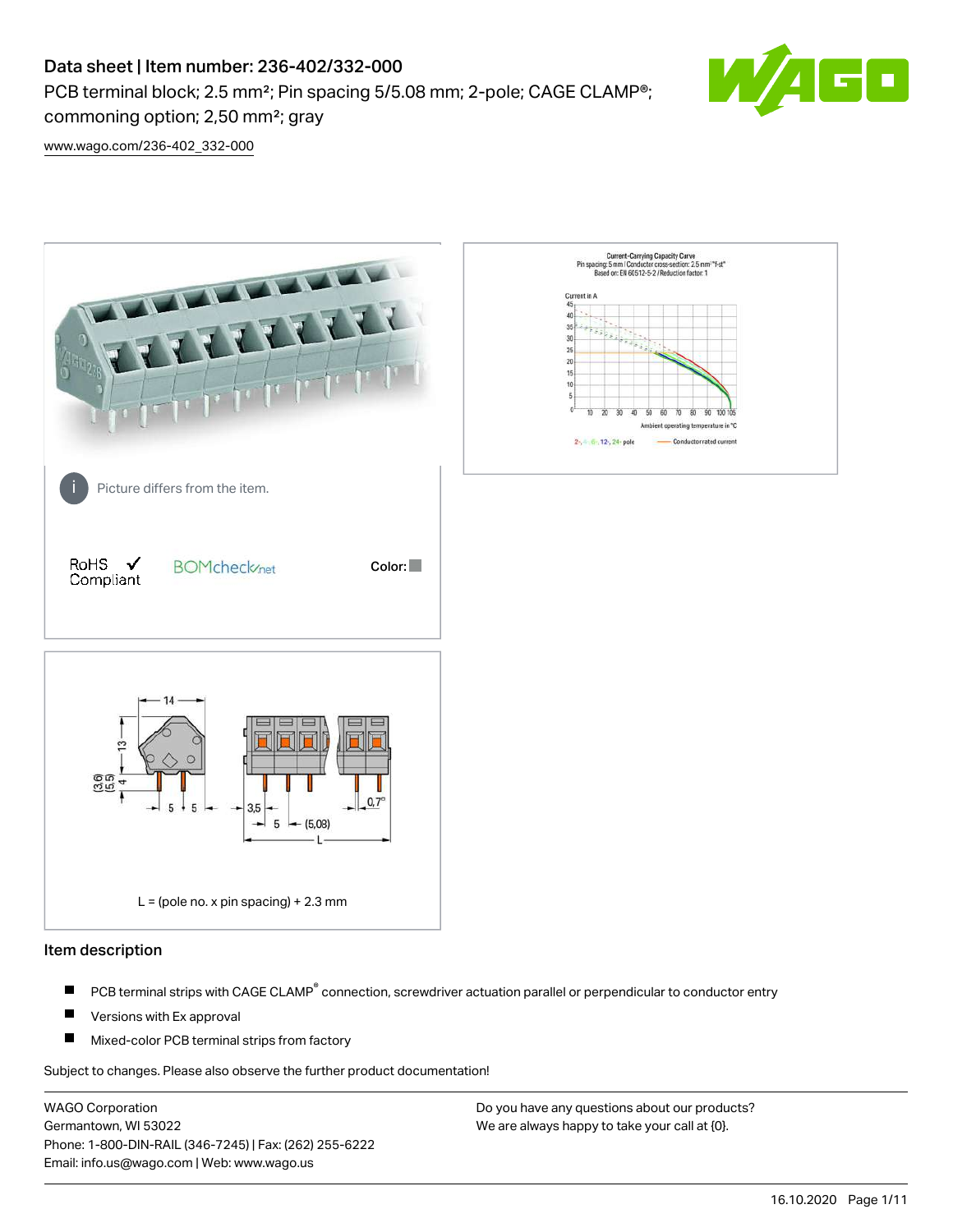

- $\blacksquare$ Operating tools for factory wiring
- $\blacksquare$ 45° conductor entry angle permits a wide range of applications and wiring options
- $\blacksquare$ Set to metric or inch pin spacing by compressing PCB terminal strips or pulling them apart

## Data

## Electrical data

#### Ratings per IEC/EN 60664-1

| Ratings per                 | IEC/EN 60664-1                                                        |
|-----------------------------|-----------------------------------------------------------------------|
| Rated voltage (III / 3)     | 250 V                                                                 |
| Rated surge voltage (III/3) | 4 <sub>k</sub> V                                                      |
| Rated voltage (III/2)       | 320 V                                                                 |
| Rated surge voltage (III/2) | 4 <sub>k</sub> V                                                      |
| Nominal voltage (II/2)      | 630 V                                                                 |
| Rated surge voltage (II/2)  | 4 <sub>k</sub> V                                                      |
| Rated current               | 24 A                                                                  |
| Legend (ratings)            | $(III / 2)$ $\triangle$ Overvoltage category III / Pollution degree 2 |

#### Ratings per UL 1059

| Approvals per                  | UL 1059 |
|--------------------------------|---------|
| Rated voltage UL (Use Group B) | 300 V   |
| Rated current UL (Use Group B) | 15 A    |
| Rated voltage UL (Use Group D) | 300 V   |
| Rated current UL (Use Group D) | 10 A    |

#### Ratings per CSA

| Approvals per                   | CSA   |
|---------------------------------|-------|
| Rated voltage CSA (Use Group B) | 300 V |
| Rated current CSA (Use Group B) | 15 A  |
| Rated voltage CSA (Use Group D) | 300 V |
| Rated current CSA (Use Group D) | 10 A  |

#### Connection data

| Connection technology | CAGE CLAMP <sup>®</sup>                 |
|-----------------------|-----------------------------------------|
| Actuation type        | Operating tool                          |
| Solid conductor       | $0.08$ 2.5 mm <sup>2</sup> / 28  12 AWG |

Subject to changes. Please also observe the further product documentation!

| <b>WAGO Corporation</b>                                | Do you have any questions about our products? |
|--------------------------------------------------------|-----------------------------------------------|
| Germantown, WI 53022                                   | We are always happy to take your call at {0}. |
| Phone: 1-800-DIN-RAIL (346-7245)   Fax: (262) 255-6222 |                                               |
| Email: info.us@wago.com   Web: www.wago.us             |                                               |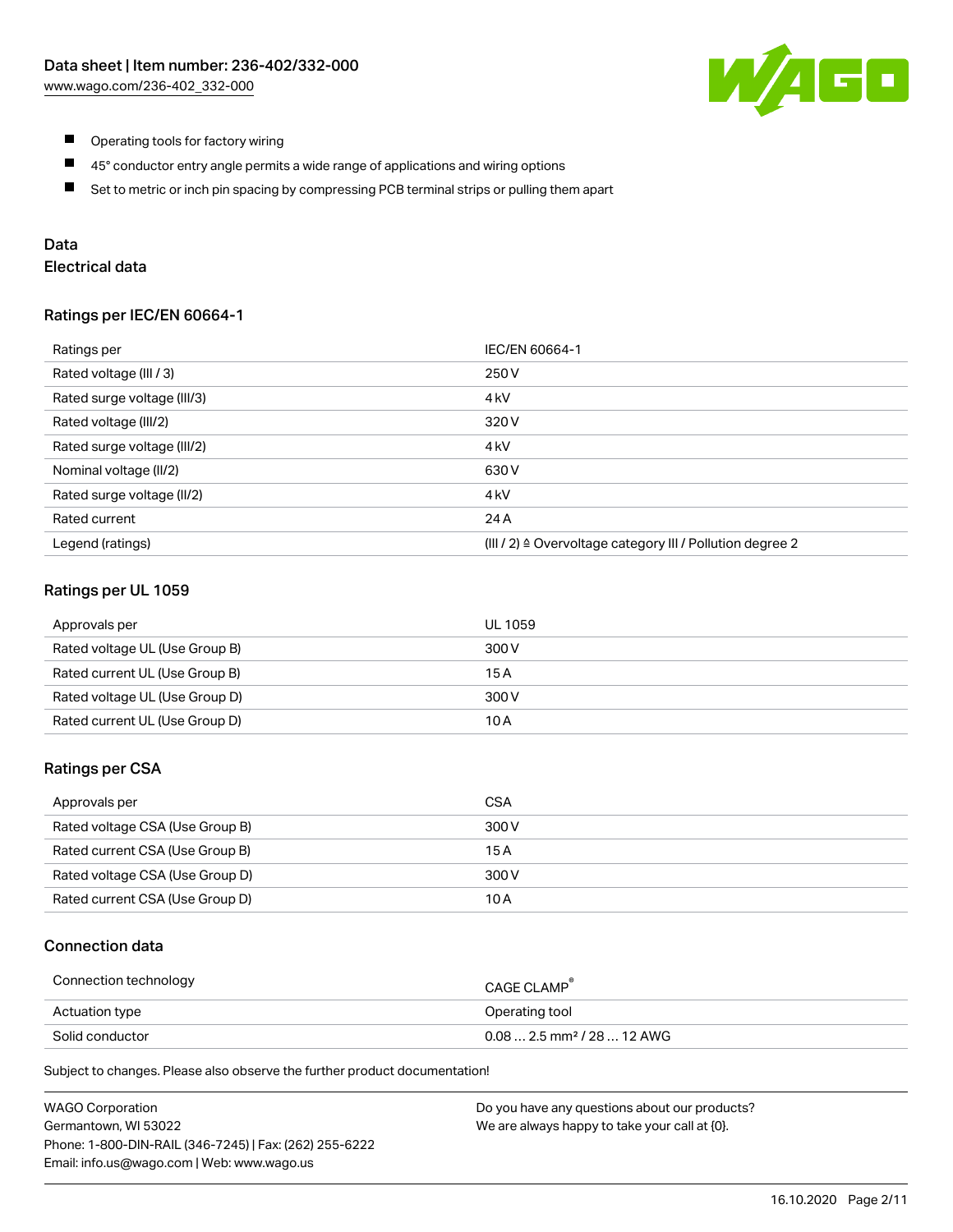[www.wago.com/236-402\\_332-000](http://www.wago.com/236-402_332-000)



| Fine-stranded conductor                           | $0.08$ 2.5 mm <sup>2</sup> / 28  12 AWG |
|---------------------------------------------------|-----------------------------------------|
| Fine-stranded conductor: with insulated ferrule   | $0.251.5$ mm <sup>2</sup>               |
| Fine-stranded conductor; with uninsulated ferrule | $0.251.5$ mm <sup>2</sup>               |
| Strip length                                      | $56$ mm / 0.2  0.24 inch                |
| Conductor connection direction to PCB             | 45°                                     |
| Pole No.                                          | 2                                       |
| Total number of connection points                 | 2                                       |
| Total number of potentials                        | 2                                       |
| Number of connection types                        |                                         |
| Number of levels                                  |                                         |
| Note (conductor cross-section)                    | 12 AWG: THHN, THWN                      |

## Physical data

| Pin spacing                          | 5/5.08 mm / 0.197/0.2 inch |
|--------------------------------------|----------------------------|
| Width                                | 12.3 mm / 0.484 inch       |
| Height                               | 18.5 mm / 0.728 inch       |
| Height from the surface              | 13 mm / 0.512 inch         |
| Depth                                | 14 mm / 0.551 inch         |
| Solder pin length                    | $5.5 \,\mathrm{mm}$        |
| Solder pin dimensions                | $0.7 \times 0.7$ mm        |
| Drilled hole diameter with tolerance | $1.1$ <sup>(+0.1)</sup> mm |

## PCB contact

| PCB contact                         | THT                                      |
|-------------------------------------|------------------------------------------|
| Solder pin arrangement              | over the entire terminal strip (in-line) |
| Number of solder pins per potential |                                          |

## Material Data

| Color                       | gray                                  |
|-----------------------------|---------------------------------------|
| Material group              |                                       |
| Insulation material         | Polyamide (PA66)                      |
| Flammability class per UL94 | V <sub>0</sub>                        |
| Clamping spring material    | Chrome nickel spring steel (CrNi)     |
| Contact material            | Electrolytic copper $(E_{\text{CL}})$ |
| Contact plating             | tin-plated                            |
| Fire load                   | $0.028$ MJ                            |

Subject to changes. Please also observe the further product documentation!

| <b>WAGO Corporation</b>                                | Do you have any questions about our products? |
|--------------------------------------------------------|-----------------------------------------------|
| Germantown, WI 53022                                   | We are always happy to take your call at {0}. |
| Phone: 1-800-DIN-RAIL (346-7245)   Fax: (262) 255-6222 |                                               |
| Email: info.us@wago.com   Web: www.wago.us             |                                               |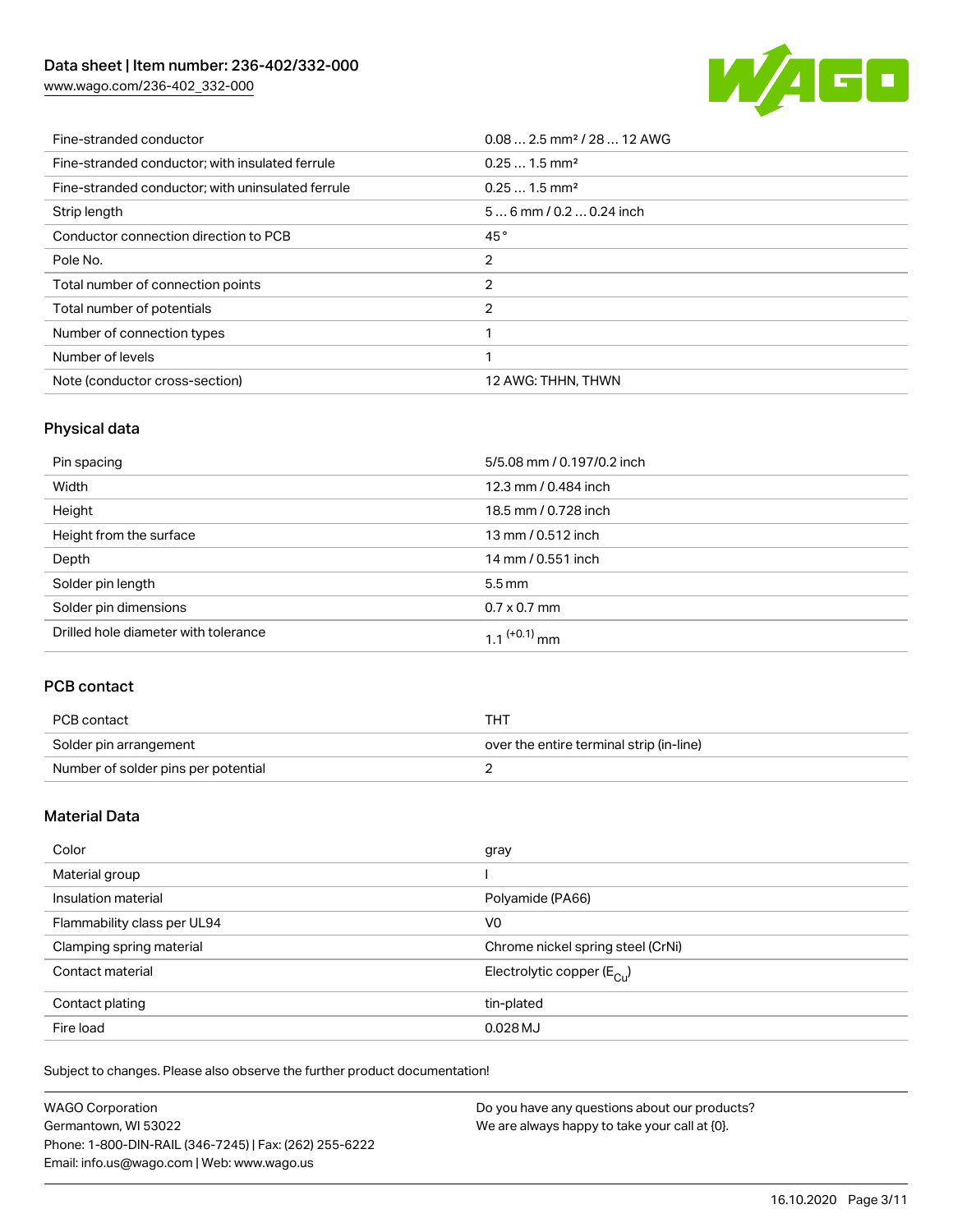[www.wago.com/236-402\\_332-000](http://www.wago.com/236-402_332-000)



| Weight                     | .9c |
|----------------------------|-----|
| Environmontal Docuiromonto |     |

#### Environmental Requirements

| $-60+105 °C$<br>Limit temperature range |
|-----------------------------------------|
|-----------------------------------------|

#### Commercial data

| Product Group         | 4 (Printed Circuit) |
|-----------------------|---------------------|
| Packaging type        | <b>BOX</b>          |
| Country of origin     | CН                  |
| <b>GTIN</b>           | 4044918775960       |
| Customs tariff number | 85369010000         |

#### Approvals / Certificates

#### Country specific Approvals

|           |                                        |                                 | Certificate |
|-----------|----------------------------------------|---------------------------------|-------------|
| Logo      | Approval                               | <b>Additional Approval Text</b> | name        |
| <b>AN</b> | <b>CSA</b><br>DEKRA Certification B.V. | C <sub>22.2</sub> No. 158       | 1673957     |

#### Ship Approvals

|                                                                      |                     |                                 | Certificate |
|----------------------------------------------------------------------|---------------------|---------------------------------|-------------|
| Logo                                                                 | Approval            | <b>Additional Approval Text</b> | name        |
|                                                                      | BV                  | IEC 60998                       | 11915/D0    |
| $\left(\!\!\left.\begin{array}{c} y\end{array}\!\!\right\!\!\right)$ | Bureau Veritas S.A. |                                 | BV          |
| <b>BUREAU</b><br>VERITAS                                             |                     |                                 |             |

#### UL-Approvals

|                                    |                                |                                 | Certificate |
|------------------------------------|--------------------------------|---------------------------------|-------------|
| Logo                               | Approval                       | <b>Additional Approval Text</b> | name        |
|                                    | UR                             | <b>UL 1059</b>                  | 20180629-   |
| $\Box$<br>$\overline{\phantom{a}}$ | Underwriters Laboratories Inc. |                                 | E45172      |

## Counterpart

Subject to changes. Please also observe the further product documentation!

| WAGO Corporation                                       | Do you have any questions about our products? |
|--------------------------------------------------------|-----------------------------------------------|
| Germantown. WI 53022                                   | We are always happy to take your call at {0}. |
| Phone: 1-800-DIN-RAIL (346-7245)   Fax: (262) 255-6222 |                                               |
| Email: info.us@wago.com   Web: www.wago.us             |                                               |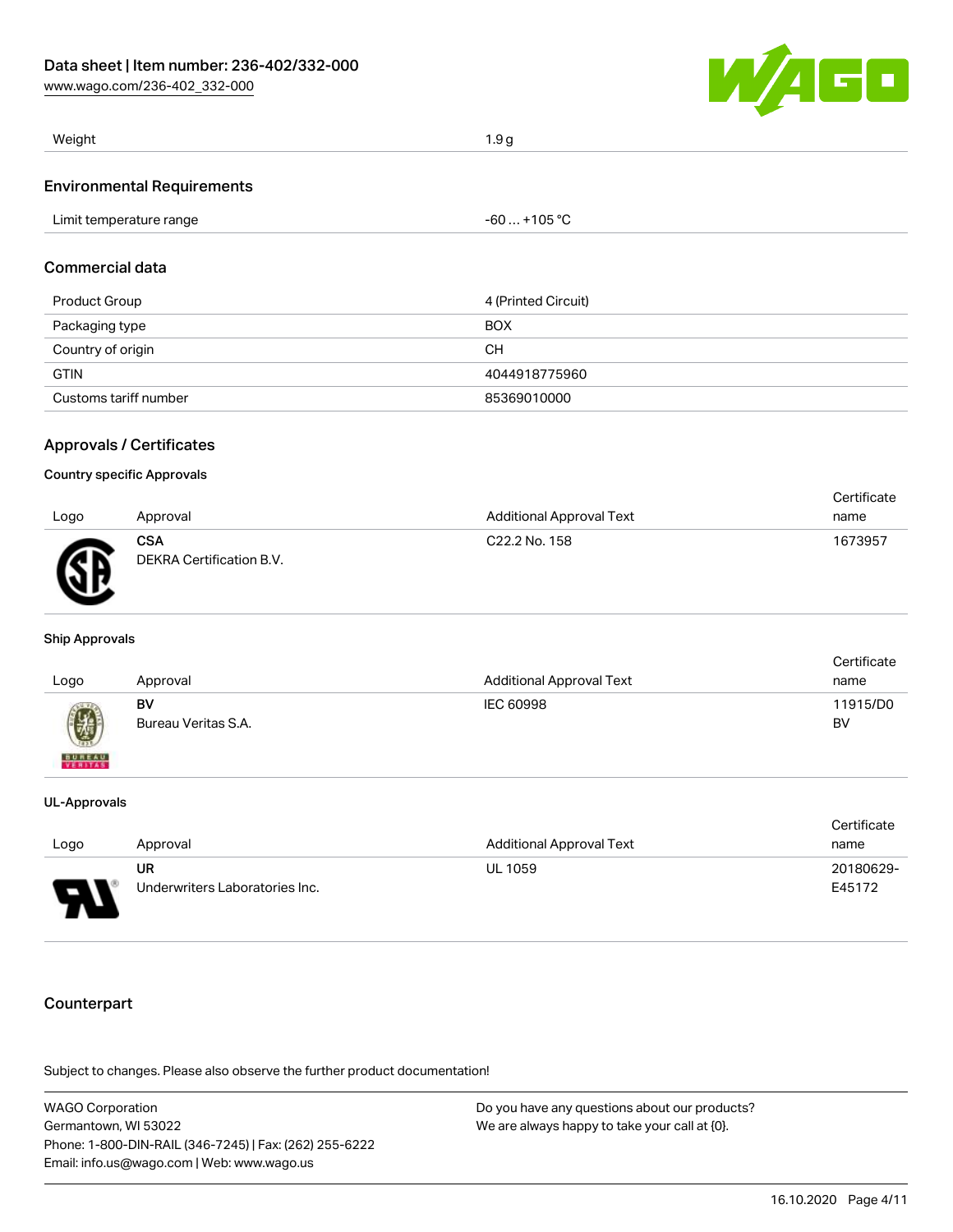



| Item no.: 210-657                                                                                      | www.wago.com/210-657             |
|--------------------------------------------------------------------------------------------------------|----------------------------------|
| Operating tool; Blade: 3.5 x 0.5 mm; with a partially insulated shaft; short; multicoloured            |                                  |
| Item no.: 210-658                                                                                      | www.wago.com/210-658             |
| Operating tool; Blade: 3.5 x 0.5 mm; with a partially insulated shaft; angled; short; multicoloured    |                                  |
| Item no.: 210-720                                                                                      | www.wago.com/210-720             |
| Operating tool; Blade: 3.5 x 0.5 mm; with a partially insulated shaft; multicoloured                   |                                  |
| Item no.: 236-332                                                                                      | www.wago.com/236-332             |
| Operating tool; natural                                                                                |                                  |
| Item no.: 236-335                                                                                      | www.wago.com/236-335             |
| Operating tool; gray                                                                                   |                                  |
| Marking accessories                                                                                    |                                  |
| Item no.: 210-332/500-202                                                                              | www.wago.com/210-332             |
| Marking strips; as a DIN A4 sheet; MARKED; 1-16 (160x); Height of marker strip: 3 mm; Strip length 182 | /500-202                         |
| mm; Horizontal marking; Self-adhesive; white                                                           |                                  |
| Item no.: 210-332/500-204                                                                              | www.wago.com/210-332             |
| Marking strips; as a DIN A4 sheet; MARKED; 17-32 (160x); Height of marker strip: 3 mm; Strip length    | /500-204                         |
| 182 mm; Horizontal marking; Self-adhesive; white                                                       |                                  |
| Item no.: 210-332/500-205                                                                              | www.wago.com/210-332             |
| Marking strips; as a DIN A4 sheet; MARKED; 1-32 (80x); Height of marker strip: 3 mm; Strip length 182  | /500-205                         |
| mm; Horizontal marking; Self-adhesive; white                                                           |                                  |
| Item no.: 210-332/500-206                                                                              | www.wago.com/210-332             |
| Marking strips; as a DIN A4 sheet; MARKED; 33-48 (160x); Height of marker strip: 3 mm; Strip length    | /500-206                         |
| 182 mm; Horizontal marking; Self-adhesive; white                                                       |                                  |
| Item no.: 210-332/508-202                                                                              | www.wago.com/210-332             |
| Marking strips; as a DIN A4 sheet; MARKED; 1-16 (160x); Height of marker strip: 3 mm; Strip length 182 | /508-202                         |
| mm; Horizontal marking; Self-adhesive; white                                                           |                                  |
| Item no.: 210-332/508-204                                                                              | www.wago.com/210-332             |
| Marking strips; as a DIN A4 sheet; MARKED; 17-32 (160x); Height of marker strip: 3 mm; Strip length    | /508-204                         |
| 182 mm; Horizontal marking; Self-adhesive; white                                                       |                                  |
| Item no.: 210-332/508-205                                                                              |                                  |
| Marking strips; as a DIN A4 sheet; MARKED; 1-32 (80x); Height of marker strip: 3 mm; Strip length 182  | www.wago.com/210-332<br>/508-205 |
| mm; Horizontal marking; Self-adhesive; white                                                           |                                  |
| Item no.: 210-332/508-206                                                                              |                                  |
| Marking strips; as a DIN A4 sheet; MARKED; 33-48 (160x); Height of marker strip: 3 mm; Strip length    |                                  |

WAGO Corporation Germantown, WI 53022 Phone: 1-800-DIN-RAIL (346-7245) | Fax: (262) 255-6222 Email: info.us@wago.com | Web: www.wago.us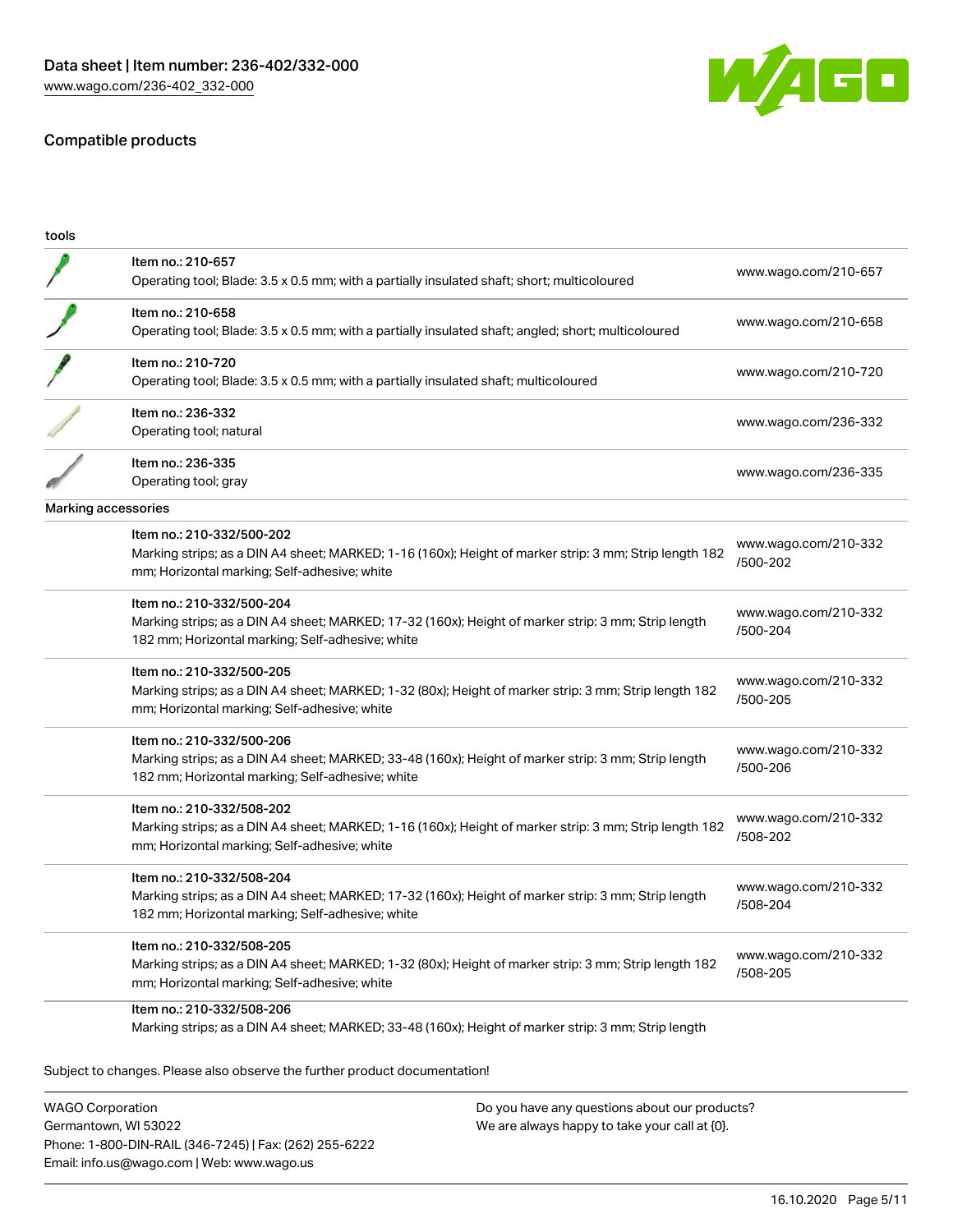182 mm; Horizontal marking; Self-adhesive; white



[www.wago.com/210-332](http://www.wago.com/210-332/508-206) [/508-206](http://www.wago.com/210-332/508-206)

| check   |                                                                                                                                                                                    |                      |
|---------|------------------------------------------------------------------------------------------------------------------------------------------------------------------------------------|----------------------|
|         | Item no.: 231-127<br>Testing plug module with contact stud; for 236 Series; Pin spacing 5 mm / 0.197 in; 2,50 mm <sup>2</sup> ; gray                                               | www.wago.com/231-127 |
|         | Item no.: 231-128<br>Testing plug module with contact stud; Pin spacing 5.08 mm / 0.2 in; 2,50 mm <sup>2</sup> ; orange                                                            | www.wago.com/231-128 |
| ferrule |                                                                                                                                                                                    |                      |
|         | Item no.: 216-101<br>Ferrule; Sleeve for 0.5 mm <sup>2</sup> / AWG 22; uninsulated; electro-tin plated; silver-colored                                                             | www.wago.com/216-101 |
|         | Item no.: 216-102<br>Ferrule; Sleeve for 0.75 mm <sup>2</sup> / AWG 20; uninsulated; electro-tin plated; silver-colored                                                            | www.wago.com/216-102 |
|         | Item no.: 216-103<br>Ferrule; Sleeve for 1 mm <sup>2</sup> / AWG 18; uninsulated; electro-tin plated                                                                               | www.wago.com/216-103 |
|         | Item no.: 216-104<br>Ferrule; Sleeve for 1.5 mm <sup>2</sup> / AWG 16; uninsulated; electro-tin plated; silver-colored                                                             | www.wago.com/216-104 |
|         | Item no.: 216-121<br>Ferrule; Sleeve for 0.5 mm <sup>2</sup> / AWG 22; uninsulated; electro-tin plated; silver-colored                                                             | www.wago.com/216-121 |
|         | Item no.: 216-122<br>Ferrule; Sleeve for 0.75 mm <sup>2</sup> / AWG 20; uninsulated; electro-tin plated; silver-colored                                                            | www.wago.com/216-122 |
|         | Item no.: 216-123<br>Ferrule; Sleeve for 1 mm <sup>2</sup> / AWG 18; uninsulated; electro-tin plated; silver-colored                                                               | www.wago.com/216-123 |
|         | Item no.: 216-124<br>Ferrule; Sleeve for 1.5 mm <sup>2</sup> / AWG 16; uninsulated; electro-tin plated                                                                             | www.wago.com/216-124 |
|         | Item no.: 216-131<br>Ferrule; Sleeve for 0.25 mm <sup>2</sup> / AWG 24; uninsulated; electro-tin plated; silver-colored                                                            | www.wago.com/216-131 |
|         | Item no.: 216-132<br>Ferrule; Sleeve for 0.34 mm <sup>2</sup> / AWG 24; uninsulated; electro-tin plated                                                                            | www.wago.com/216-132 |
|         | Item no.: 216-141<br>Ferrule; Sleeve for 0.5 mm <sup>2</sup> / 20 AWG; uninsulated; electro-tin plated; electrolytic copper; gastight<br>crimped; acc. to DIN 46228, Part 1/08.92  | www.wago.com/216-141 |
|         | Item no.: 216-142<br>Ferrule; Sleeve for 0.75 mm <sup>2</sup> / 18 AWG; uninsulated; electro-tin plated; electrolytic copper; gastight<br>crimped; acc. to DIN 46228, Part 1/08.92 | www.wago.com/216-142 |
|         | Item no.: 216-143<br>Ferrule; Sleeve for 1 mm <sup>2</sup> / AWG 18; uninsulated; electro-tin plated; electrolytic copper; gastight<br>crimped; acc. to DIN 46228, Part 1/08.92    | www.wago.com/216-143 |
|         |                                                                                                                                                                                    |                      |

Item no.: 216-144

Subject to changes. Please also observe the further product documentation!

WAGO Corporation Germantown, WI 53022 Phone: 1-800-DIN-RAIL (346-7245) | Fax: (262) 255-6222 Email: info.us@wago.com | Web: www.wago.us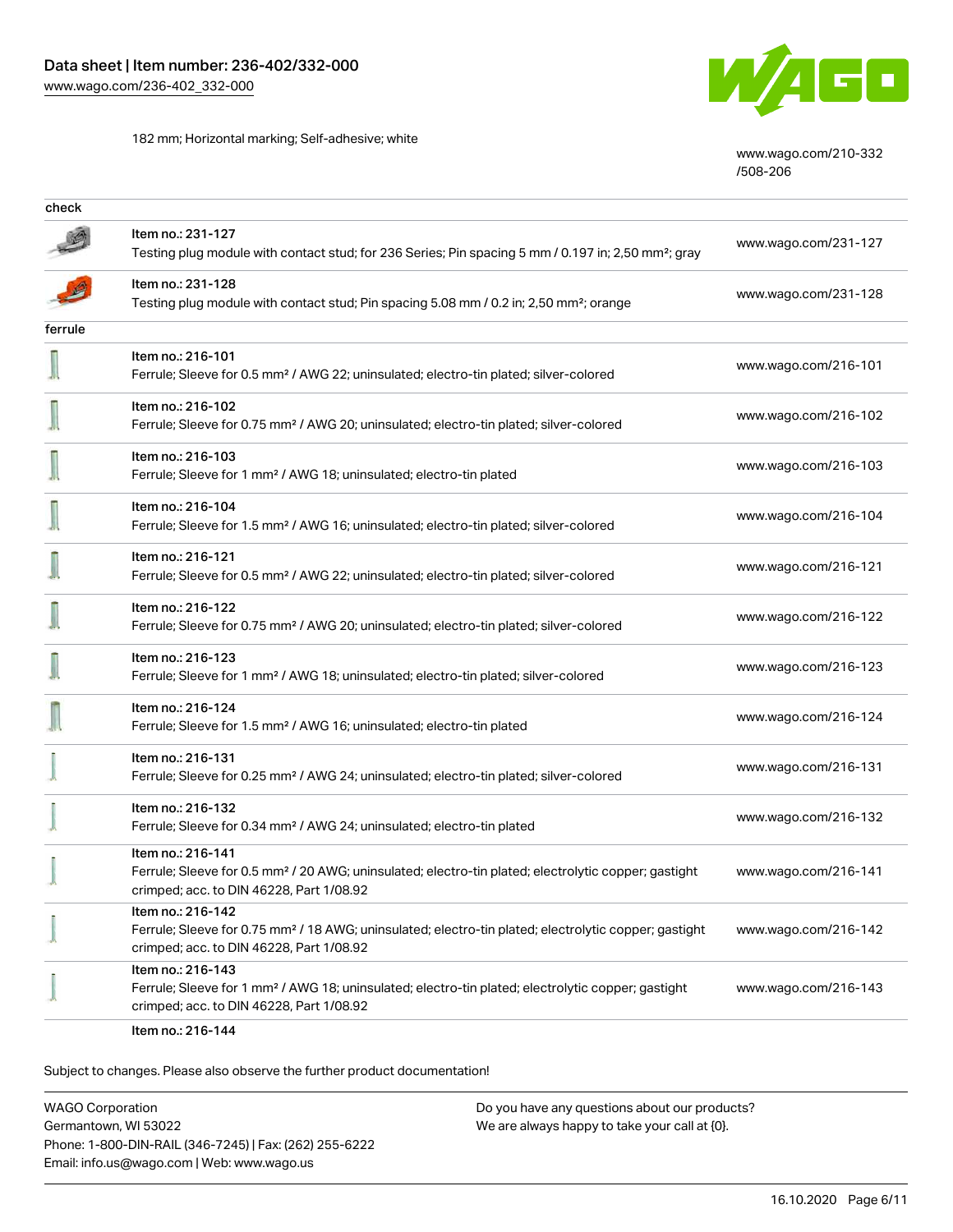[www.wago.com/236-402\\_332-000](http://www.wago.com/236-402_332-000)



|   | Ferrule; Sleeve for 1.5 mm <sup>2</sup> / AWG 16; uninsulated; electro-tin plated; electrolytic copper; gastight<br>crimped; acc. to DIN 46228, Part 1/08.92; silver-colored                            | www.wago.com/216-144 |
|---|---------------------------------------------------------------------------------------------------------------------------------------------------------------------------------------------------------|----------------------|
|   | Item no.: 216-151<br>Ferrule; Sleeve for 0.25 mm <sup>2</sup> / AWG 24; uninsulated; electro-tin plated                                                                                                 | www.wago.com/216-151 |
|   | Item no.: 216-152<br>Ferrule; Sleeve for 0.34 mm <sup>2</sup> / AWG 24; uninsulated; electro-tin plated                                                                                                 | www.wago.com/216-152 |
|   | Item no.: 216-201<br>Ferrule; Sleeve for 0.5 mm <sup>2</sup> / 20 AWG; insulated; electro-tin plated; white                                                                                             | www.wago.com/216-201 |
|   | Item no.: 216-202<br>Ferrule; Sleeve for 0.75 mm <sup>2</sup> / 18 AWG; insulated; electro-tin plated; gray                                                                                             | www.wago.com/216-202 |
| П | Item no.: 216-203<br>Ferrule; Sleeve for 1 mm <sup>2</sup> / AWG 18; insulated; electro-tin plated; red                                                                                                 | www.wago.com/216-203 |
|   | Item no.: 216-204<br>Ferrule; Sleeve for 1.5 mm <sup>2</sup> / AWG 16; insulated; electro-tin plated; black                                                                                             | www.wago.com/216-204 |
|   | Item no.: 216-221<br>Ferrule; Sleeve for 0.5 mm <sup>2</sup> / 20 AWG; insulated; electro-tin plated; white                                                                                             | www.wago.com/216-221 |
|   | Item no.: 216-222<br>Ferrule; Sleeve for 0.75 mm <sup>2</sup> / 18 AWG; insulated; electro-tin plated; gray                                                                                             | www.wago.com/216-222 |
| n | Item no.: 216-223<br>Ferrule; Sleeve for 1 mm <sup>2</sup> / AWG 18; insulated; electro-tin plated; red                                                                                                 | www.wago.com/216-223 |
|   | Item no.: 216-224<br>Ferrule; Sleeve for 1.5 mm <sup>2</sup> / AWG 16; insulated; electro-tin plated; black                                                                                             | www.wago.com/216-224 |
|   | Item no.: 216-241<br>Ferrule; Sleeve for 0.5 mm <sup>2</sup> / 20 AWG; insulated; electro-tin plated; electrolytic copper; gastight<br>crimped; acc. to DIN 46228, Part 4/09.90; white                  | www.wago.com/216-241 |
|   | Item no.: 216-242<br>Ferrule; Sleeve for 0.75 mm <sup>2</sup> / 18 AWG; insulated; electro-tin plated; electrolytic copper; gastight<br>crimped; acc. to DIN 46228, Part 4/09.90; gray                  | www.wago.com/216-242 |
|   | Item no.: 216-243<br>Ferrule; Sleeve for 1 mm <sup>2</sup> / AWG 18; insulated; electro-tin plated; electrolytic copper; gastight crimped; www.wago.com/216-243<br>acc. to DIN 46228, Part 4/09.90; red |                      |
|   | Item no.: 216-244<br>Ferrule; Sleeve for 1.5 mm <sup>2</sup> / AWG 16; insulated; electro-tin plated; electrolytic copper; gastight<br>crimped; acc. to DIN 46228, Part 4/09.90; black                  | www.wago.com/216-244 |
|   | Item no.: 216-262<br>Ferrule; Sleeve for 0.75 mm <sup>2</sup> / 18 AWG; insulated; electro-tin plated; electrolytic copper; gastight<br>crimped; acc. to DIN 46228, Part 4/09.90; gray                  | www.wago.com/216-262 |
|   | Item no.: 216-263<br>Ferrule; Sleeve for 1 mm <sup>2</sup> / AWG 18; insulated; electro-tin plated; electrolytic copper; gastight crimped; www.wago.com/216-263<br>acc. to DIN 46228, Part 4/09.90; red |                      |
|   | Item no.: 216-264                                                                                                                                                                                       |                      |

Subject to changes. Please also observe the further product documentation!

WAGO Corporation Germantown, WI 53022 Phone: 1-800-DIN-RAIL (346-7245) | Fax: (262) 255-6222 Email: info.us@wago.com | Web: www.wago.us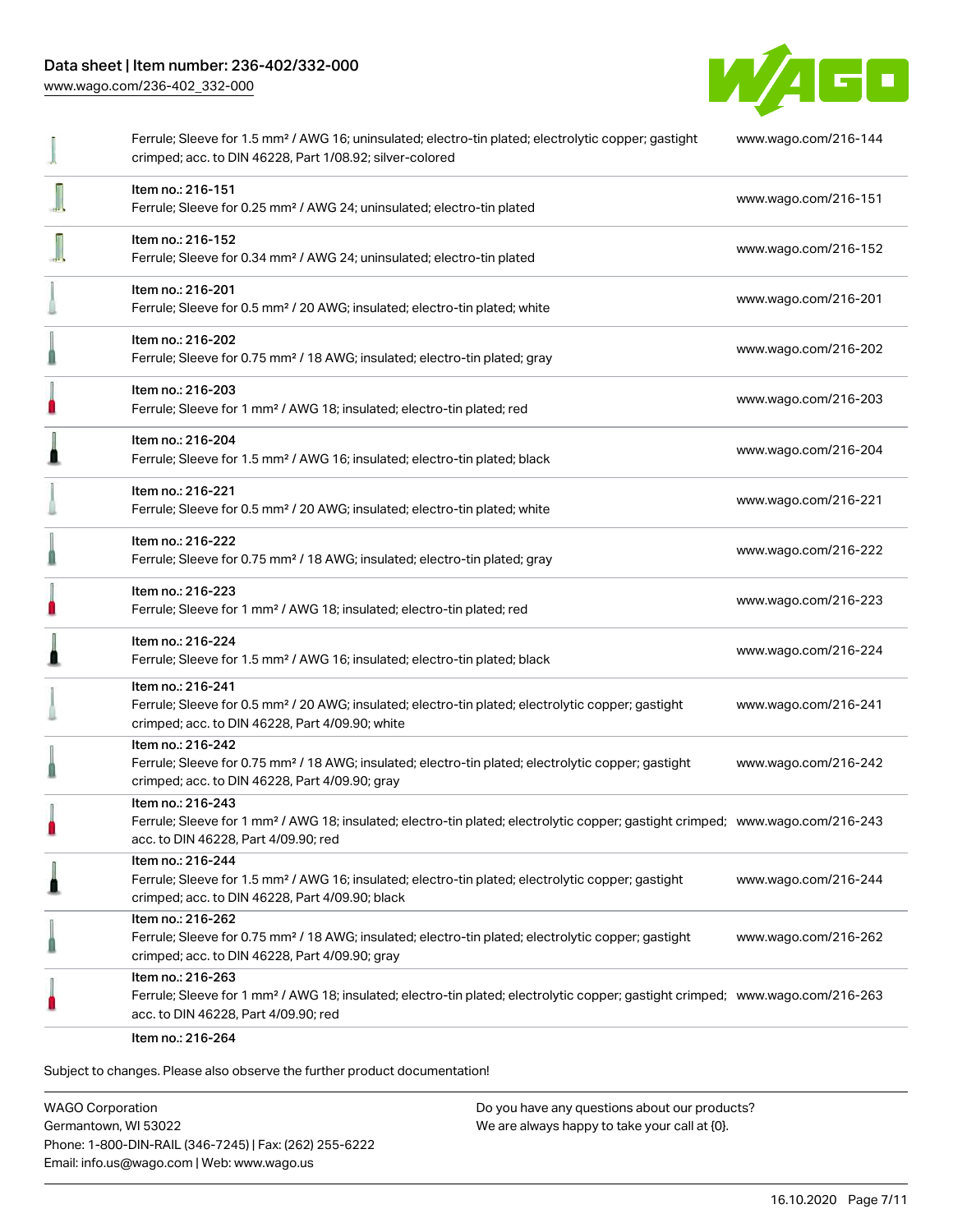[www.wago.com/236-402\\_332-000](http://www.wago.com/236-402_332-000)



| Ferrule; Sleeve for 1.5 mm <sup>2</sup> / AWG 16; insulated; electro-tin plated; electrolytic copper; gastight<br>crimped; acc. to DIN 46228, Part 4/09.90; black                      | www.wago.com/216-264 |
|----------------------------------------------------------------------------------------------------------------------------------------------------------------------------------------|----------------------|
| Item no.: 216-284<br>Ferrule; Sleeve for 1.5 mm <sup>2</sup> / AWG 16; insulated; electro-tin plated; electrolytic copper; gastight<br>crimped; acc. to DIN 46228, Part 4/09.90; black | www.wago.com/216-284 |
| Item no.: 216-301<br>Ferrule; Sleeve for 0.25 mm <sup>2</sup> / AWG 24; insulated; electro-tin plated; yellow                                                                          | www.wago.com/216-301 |
| Item no.: 216-302<br>Ferrule; Sleeve for 0.34 mm <sup>2</sup> / 22 AWG; insulated; electro-tin plated; green                                                                           | www.wago.com/216-302 |
| Item no.: 216-321<br>Ferrule; Sleeve for 0.25 mm <sup>2</sup> / AWG 24; insulated; electro-tin plated; yellow                                                                          | www.wago.com/216-321 |
| Item no.: 216-322<br>Ferrule; Sleeve for 0.34 mm <sup>2</sup> / 22 AWG; insulated; electro-tin plated; green                                                                           | www.wago.com/216-322 |
|                                                                                                                                                                                        |                      |

## Downloads Documentation

| <b>Additional Information</b> |             |        |          |
|-------------------------------|-------------|--------|----------|
| Technical explanations        | Apr 3, 2019 | pdf    | Download |
|                               |             | 3.6 MB |          |

#### CAD files

#### CAD data

| 2D/3D Models 236-402/332-000                                                                                                                                           |                                               | <b>URL</b> | Download |
|------------------------------------------------------------------------------------------------------------------------------------------------------------------------|-----------------------------------------------|------------|----------|
| CAE data                                                                                                                                                               |                                               |            |          |
| EPLAN Data Portal 236-402/332-000                                                                                                                                      |                                               | <b>URL</b> | Download |
| ZUKEN Portal 236-402/332-000                                                                                                                                           |                                               | URL        | Download |
| <b>PCB Design</b>                                                                                                                                                      |                                               |            |          |
| Symbol and Footprint 236-402/332-000                                                                                                                                   |                                               | URL        | Download |
| CAx data for your PCB design, consisting of "schematic symbols and PCB footprints",<br>allow easy integration of the WAGO component into your development environment. |                                               |            |          |
|                                                                                                                                                                        |                                               |            |          |
| Supported formats:                                                                                                                                                     |                                               |            |          |
| Ш<br>Accel EDA 14 & 15                                                                                                                                                 |                                               |            |          |
| Ш<br>Altium 6 to current version                                                                                                                                       |                                               |            |          |
| Subject to changes. Please also observe the further product documentation!                                                                                             |                                               |            |          |
| <b>WAGO Corporation</b>                                                                                                                                                | Do you have any questions about our products? |            |          |

Germantown, WI 53022 Phone: 1-800-DIN-RAIL (346-7245) | Fax: (262) 255-6222 Email: info.us@wago.com | Web: www.wago.us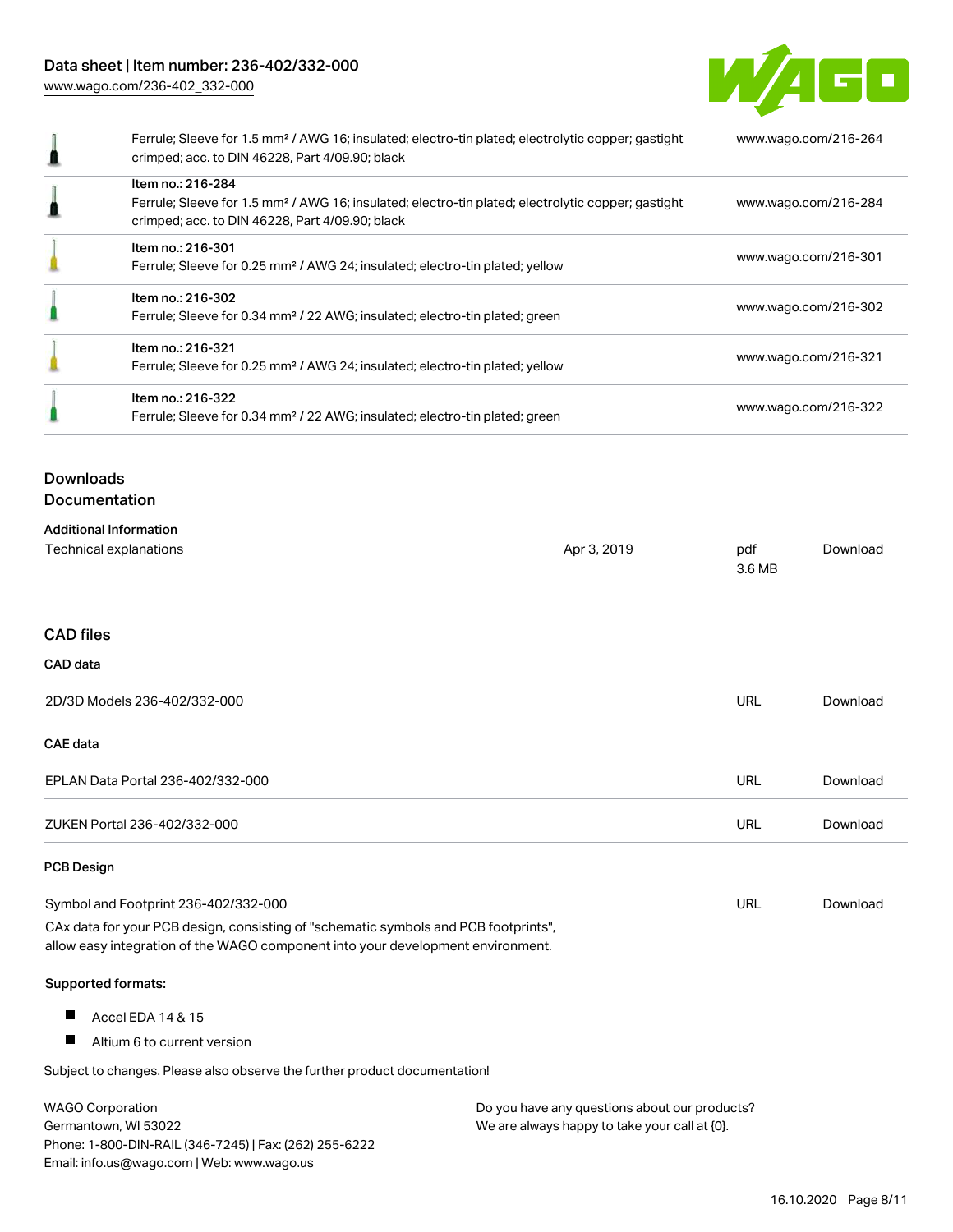- П Cadence Allegro
- П **DesignSpark**
- $\blacksquare$ Eagle Libraries
- $\blacksquare$ KiCad
- $\blacksquare$ Mentor Graphics BoardStation
- П Mentor Graphics Design Architect
- $\blacksquare$ Mentor Graphics Design Expedition 99 and 2000
- $\blacksquare$ OrCAD 9.X PCB and Capture
- $\blacksquare$ PADS PowerPCB 3, 3.5, 4.X, and 5.X
- П PADS PowerPCB and PowerLogic 3.0
- П PCAD 2000, 2001, 2002, 2004, and 2006
- П Pulsonix 8.5 or newer
- $\blacksquare$ **STL**
- 3D STEP  $\blacksquare$
- $\blacksquare$ TARGET 3001!
- $\blacksquare$ View Logic ViewDraw
- П Quadcept
- $\blacksquare$ Zuken CadStar 3 and 4
- $\blacksquare$ Zuken CR-5000 and CR-8000

PCB Component Libraries (EDA), PCB CAD Library Ultra Librarian

Installation Notes

Conductor termination

Subject to changes. Please also observe the further product documentation!

WAGO Corporation Germantown, WI 53022 Phone: 1-800-DIN-RAIL (346-7245) | Fax: (262) 255-6222 Email: info.us@wago.com | Web: www.wago.us

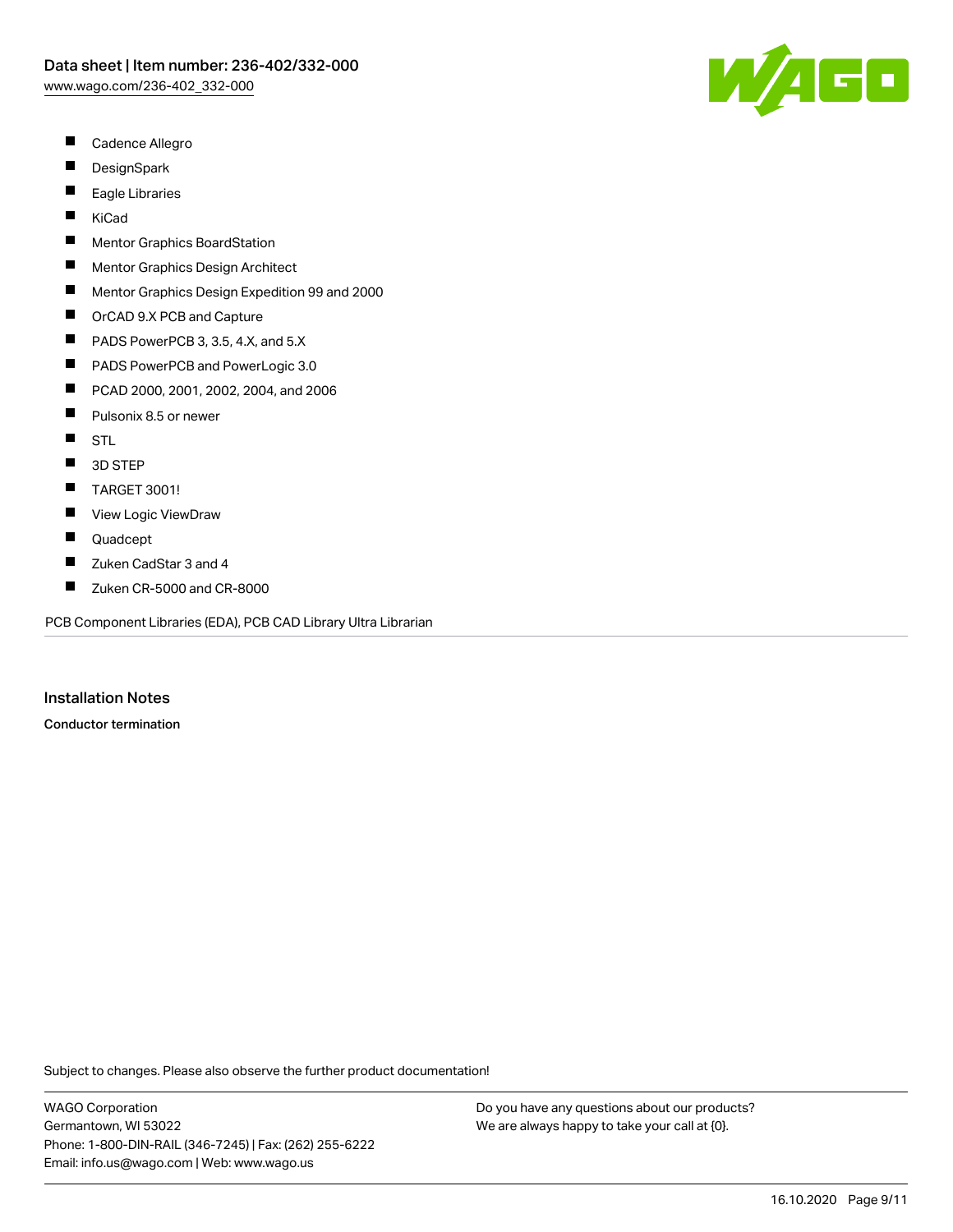## Data sheet | Item number: 236-402/332-000 [www.wago.com/236-402\\_332-000](http://www.wago.com/236-402_332-000)





Inserting a conductor via 3.5 mm screwdriver.



screwdriver.

Inserting a conductor via 3.5 mm Inserting a conductor via operating tool.

Screwdriver actuation parallel to conductor entry.

Screwdriver actuation perpendicular to conductor entry.



Compared to standard screwdrivers, these operating tools are far more convenient for wiring PCB terminal strips at factory.

Installation

Subject to changes. Please also observe the further product documentation!

WAGO Corporation Germantown, WI 53022 Phone: 1-800-DIN-RAIL (346-7245) | Fax: (262) 255-6222 Email: info.us@wago.com | Web: www.wago.us